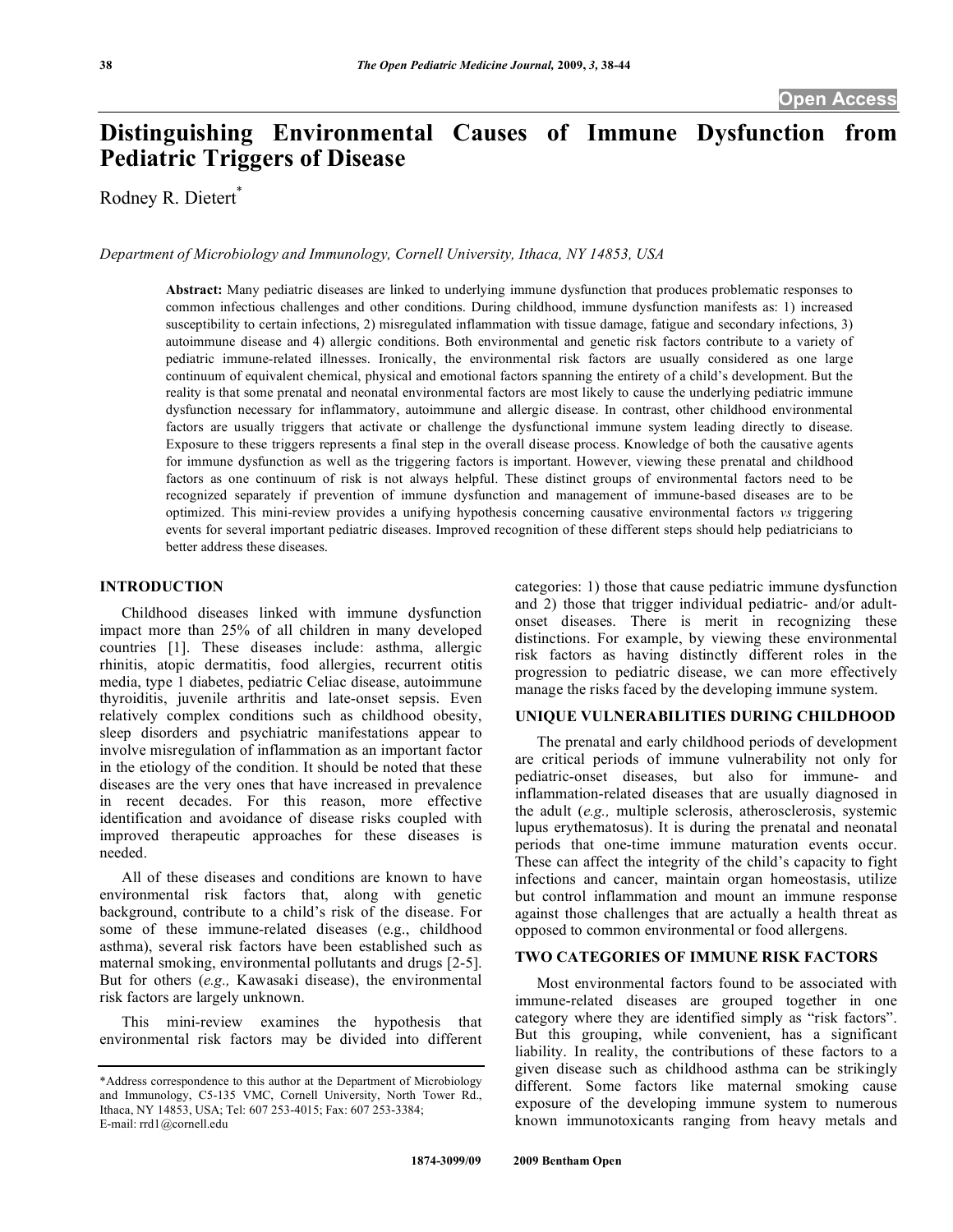benzene to polyaromatic hydrocarbons and nicotine. Such exposure during key periods of immune maturation can profoundly alter the status of the immune system in the child. Significant exposure to these immunotoxicants in early life causes immune dysfunction, and that immune dysfunction can serve as the basis for increased risks for numerous diseases over the course of a lifetime. Factors like maternal smoking are causative agents for pediatric immune dysfunction that can lead not only to asthma but to a matrix of chronic diseases over the entire lifespan [1].

 An equally important yet distinct group of environmental risk factors might have the potential to cause immune dysfunction. However, they do not have to cause immune dysfunction to facilitate immune-related pediatric disease. Exposure to these environmental factors is usually after birth, most often in childhood. But they can also act in later life. Instead of contributing to disease by profoundly altering the course of immune development, these environmental factors act in the child in such a way that they reveal the previous environmentally- and/or genetically-established underlying immune dysfunction. In doing so, they become the pivotal childhood triggers for the immune-related disease. This second category of environmental risk factors, the triggers, is often the most easily identified by parents and pediatricians. The reason? They may be the last environmental exposure or event of note prior to immunerelated-disease onset.

 For example, influenza infection in some children can be the prelude to secondary bacterial pneumonitis. But does it cause this? Evidence suggests that immature innate immunity and misregulated inflammatory cell responses in the airways during influenza infection initiates a cascade that frequently ends in secondary bacterial infection often requiring antibiotic treatment [6, 7]. The reason the response to influenza is inappropriate is not due inherently to the viral infection. Instead, it is a reflection of the status of the child's immune system. That status is established earlier in life through the combination of environmental conditions and inherited genetic polymorphisms. The viral infection reveals the immune dysfunction with one or more additional childhood diseases as the outcome of the viral infection.

# **IMPRINTING THE CHILD'S IMMUNE SYSTEM FOR LATER TRIGGERING**

 To trigger an inappropriate immune response, the basis for the dysfunctional response must first be established or imprinted into the developing immune system. In the case with influenza infection inducing bacterial pneumonitis, some of the best evidence of this imprinting comes from an experimental influenza model. When mice were given a single *in utero* exposure to the potent immunotoxicant, 2,3,7,8 tetrachlordibenzo-p-dioxin (TCDD), the subsequent offspring mounted a dysfunctional airway response to influenza challenge that included overproduction of proinflammatory cytokines and damage to the epithelial lining well in excess of that seen in the normal course of the influenza infection in control mice [8]. The TCDD exposure imprinted the developing immune system with a hyperinflammatory response that was set to be triggered or revealed whenever the viral airway challenge occurred. In

this example, TCDD was the prenatal causative agent of the underlying immune dysfunction, and influenza infection was the postnatal trigger that compromised the airways *via*  inappropriate host immune responses. Genetic background is an additional factor for consideration since the aryl hydrocarbon receptor (AhR) is important in TCDD-induced immunotoxicity and genetic polymophisms exist relative to the AhR The type of misregulated inflammatory response seen in the TCDD-treated influenza-infected mice is similar to that observed by Sun and Metzger [9] as predisposing the lung for bacterial pneumonitis.

 In another example comparing causative and triggering factors, this time in children, exposure to maternal smoking [10] or elevated traffic pollution during pregnancy [11] was found to alter the immune system in a predictable manner and appears to represent causative risk factors for childhood asthma.

 Other environmental risk factors, and particularly important in asthma, are severe and/or repeated respiratory syncytial virus (RSV) infection or rhinovirus infection with wheezing. These are signals for the likely development of asthma in children. But RSV infection does not produce asthma in every child. In fact, it leads to asthma only in those children with problematic immune responses to the infection. Similarly, infants with certain environmentally-induced and/or genetically- predisposed immune dysfunctions appear to respond differently to rhinovirus infection compared with normal infants [12-14]. In these children, innate immune responses are altered, T helper 2 (Th2) cytokines are preferentially produced and the rhinovirus infections are more severe and are associated with wheezing [15]. This population of young children was found to have a higher risk for asthma at both age 3 and age 6 compared with the normal population of children [16]. Taken together, the findings suggest that infection by RSV and rhinovirus is probably not a strong causative agent for childhood asthma. Instead, the infectious agents are potent and important triggers of the disease among those infants who have environmentallydriven and/or genetically-determined immune dysfunction. Just as in the case of TCDD and influenza, the RSV and rhinovirus infections reveal those young children who have an immune system that has been imprinted for a specific type of dysfunctional immune response when challenged. The dysfunctional immune response to RSV in the airways is a final step toward asthma and childhood wheezing.

 In the prior two examples, the infectious agents are critical factors in the pathway leading to pediatric disease. But they are not in any way equivalent to TCDD or maternal smoking in their effects on the immune system. This distinction has ramifications when it comes to the prevention of disease. Avoiding the infections or minimizing their impact during a window of pediatric development might influence the risk of the immediate disease. But it might not have any effect on the underlying immune dysfunction that can persist into later life. In contrast, avoiding *in utero* exposure to TCDD or cigarette smoke might alter the risk for pediatric and adult diseases connected to dysfunctional immune responses. The temporal relationships among environmental causes, triggers and selected pediatric diseases are illustrated in Fig. (**1**).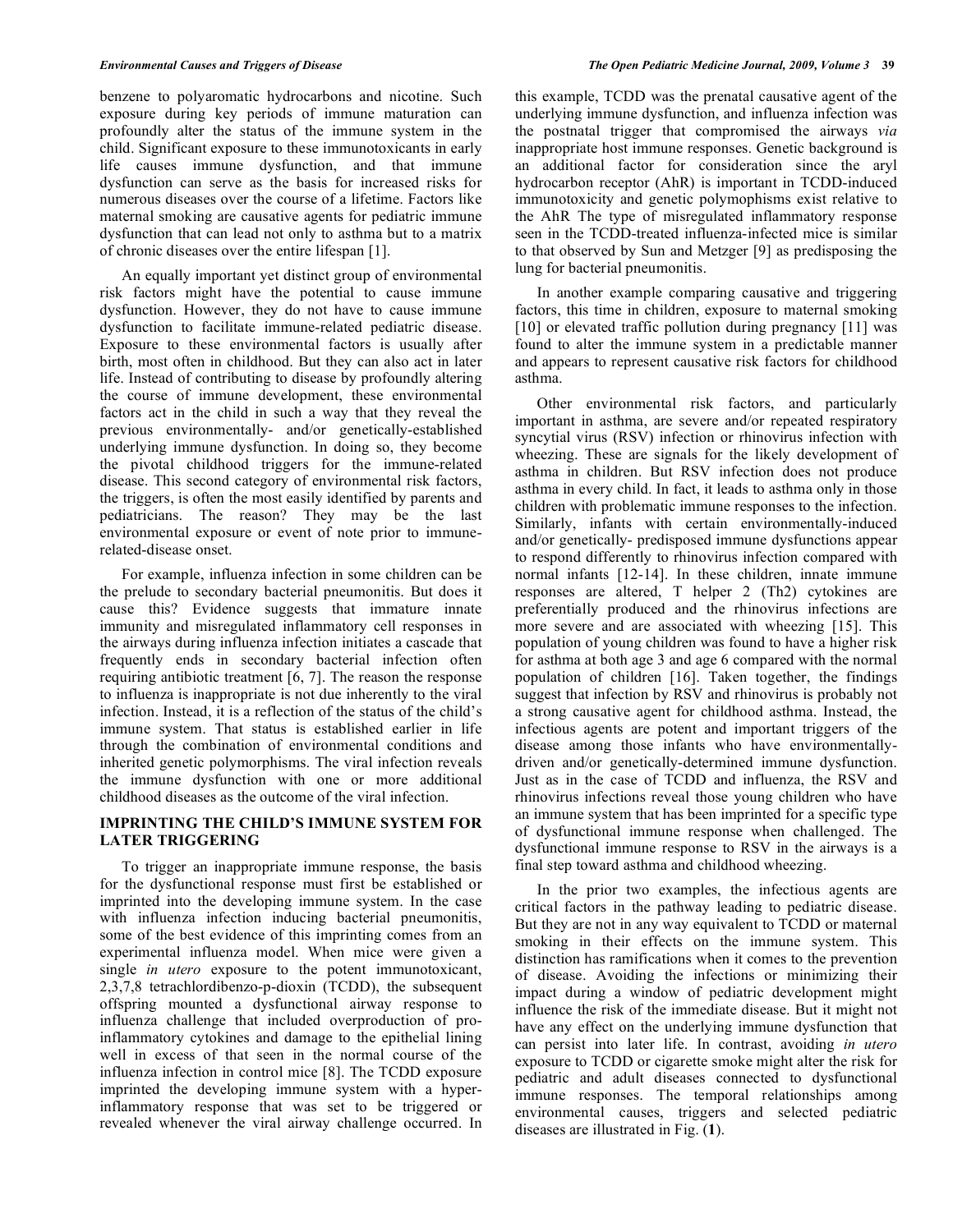



**Fig. (1).** The diagram illustrates the temporal relationships between 1) causes of immune dysfunction, 2) triggers of immune-related disease and the pediatric diseases organized by age of onset. A timeline from conception throughout childhood development is shown in the center. Below the timeline are the primary prenatal and postnatal windows for: 1) environmental causes of pediatric immune dysfunction and 2) triggers of pediatric immune-related disease. Examples of immune-related diseases are illustrated above the timeline with the approximate predominant ages of onset shown by the solid lines.

### **EXAMPLES OF OTHER CAUSATIVE AGENTS** *VS* **TRIGGERS OF DISEASE**

 Table **1** illustrates pediatric and young adult-onset diseases that have established or suspected causative environmental factors from immune dysfunction and environmental factors that trigger disease onset. The table includes examples beyond those previously discussed.

 It should be noted that the diseases and conditions in Table **1** include several categories of diseases including allergic diseases, infections, autoimmune manifestations and multisystem inflammatory conditions. Among these categories are a significant range of those diseases encountered by the pediatrician.

 One of the multifactorial diseases of interest is childhood leukemia and in particular childhood acute lymphoblastic leukemia (cALL). This disease is thought to involve a dysfunctional immune response to common childhood infections as the final step in a lengthy process [17, 18]. Supporting evidence for this is that vaccination with haemophillus influenzae B (Hib) is protective against childhood leukemia [19]. So the neonatal immune system of some children appears to be primed to be driven toward or

away from leukemia based on childhood infections and vaccinations. But as before, postnatal infection/vaccination is apparently the trigger. The immune dysfunction imprinting event probably occurs *in utero* and involves other risk factors like maternal alcohol consumption [20].

 Among the diseases included in Table **1** is type 1 diabetes. Presently known environmental risk factors for this disease cannot account for the disease prevalence. However, one of the suggested risk factors for this disease is insufficient intake of Vitamin D. Reduced prenatal and early neonatal Vitamin D levels have been associated with risk of type 1 diabetes. Vitamin D is known to affect the immune system as well as several other physiological systems. One effect of reduced early-life vitamin D intake is an increased susceptibility to infections. Consistent with this, one of the postnatal risk factors for type 1 diabetes is infection with enteroviruses [21-23]. In contrast, other infectious agents may help to protect against the disease [24, 25]. As with the example of asthma, it appears that one set of factors can cause immune problems that are then revealed by certain categories of childhood infections.

 Another prominent association in Table **1** pertains to exposure to polychlorinated biphenyls (PCBs) *in utero* and two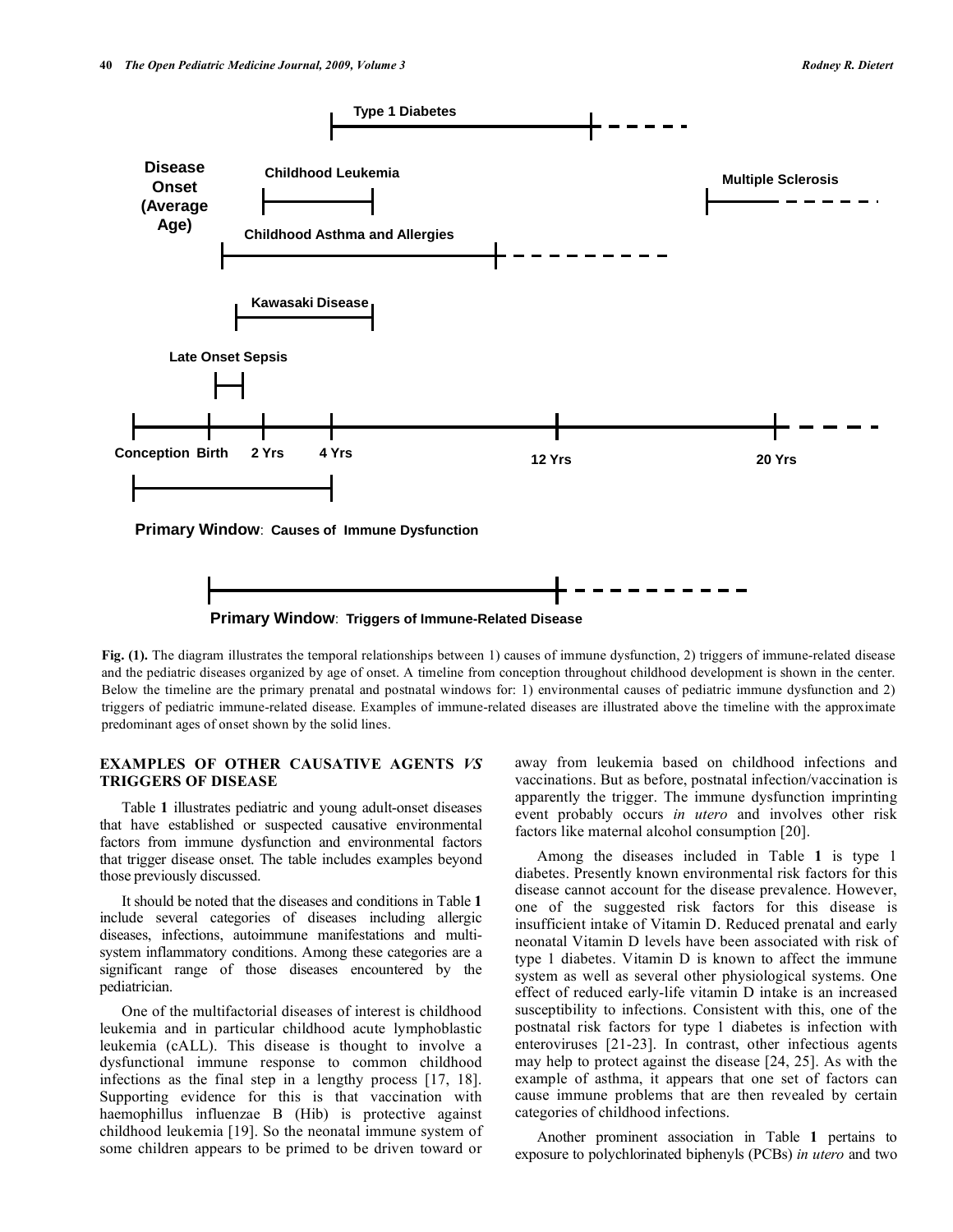| <b>Disease or Condition</b>                        | <b>Putative Immune Risk Factor(s)</b>                                                        | Potential Pediatric Trigger(s)/Indicator(s)              | <b>References</b>    |
|----------------------------------------------------|----------------------------------------------------------------------------------------------|----------------------------------------------------------|----------------------|
| Asthma                                             | Tobacco smoke; Traffic pollution                                                             | Respiratory syncytial virus and rhinovirus<br>infections | $[10-17, 44, 45]$    |
| Risk of bacterial pneumonitis*                     | 2,3,7,8-tetrachlorodibenzo-p-dioxin<br>(TCDD)                                                | Influenza                                                | [8, 9]               |
| Childhood acute lymphoblastic<br>leukemia          | Maternal alcohol consumption; High<br>birth weight                                           | Childhood infection and vaccination status**             | [17, 19, 20, 46, 47] |
| Childhood obesity                                  | Maternal smoking; Maternal<br>autoimmune-promoted intrautarine<br>inflammation; birth weight | Formula-feeding of infants; Sleep problems               | $[48-54]$            |
| Juvenile arthritis (girls)                         | Maternal smoking                                                                             | Infections in first year of life                         | [55, 56]             |
| Kawasaki disease                                   | Unknown environmental and genetic<br>factors                                                 | Infectious agents                                        | $[57]$               |
| Multiple sclerosis                                 | Low childhood Vitamin D                                                                      | Viral infection (e.g., Epstein-Barr virus,<br>others)    | $[58-60]$            |
| Myalgic encephalomyelitis                          | Childhood trauma, other?                                                                     | Infections and stress                                    | $[32, 61-65]$        |
| Otitis media                                       | Polychlorinated biphenyls                                                                    | Streptococcal and other bacteria                         | [26, 66]             |
| Reduced vaccine responses<br>(unprotective levels) | Polychlorinated biphenyls                                                                    | Childhood vaccinations                                   | $[29]$               |
| Type 1 diabetes                                    | Seasonality of Birth; Low perinatal-<br>neonatal Vitamin D                                   | Enterovirus infection                                    | $[23, 67-69]$        |

**Table 1. Causes** *vs* **Triggers for Immune- and Inflammation-Related Diseases** 

\* Results from rodents studies.

\*\* Hib vaccination was reported to be protective.

different childhood health problems. In one case, prenatal-early neonatal exposure to PCBs predisposed children for otitis media infections. The infectious agents associated with otitis media including streptococcal bacteria were the disease instigators. But it is the underlying PCB-induced immune dysfunction that altered host resistance. The association of PCBs to otitis media was reported both in the Canadian Inuit population [26] and among Dutch schoolchildren [27] and to an increase in respiratory infections among Swedish children [28]. A second example illustrates that PCB exposure shifts the developing immune system to a dysfunctional state. Faroe Island children with the highest *in utero* PCB exposure failed to mount protective responses to diphtheria-pertussis-tetanus (DPT) vaccination [29]. Antibody responses were inversely correlated with cord blood PCB levels.

 While infections or vaccinations represent the majority of the triggering agents shown in Table **1**, other factors can also serve as triggers. One example shown is that of pediatric (or adult-onset) myalgic encephalomyelitis [also known as chronic fatigue syndrome (CFS)]. While it involves multiple systems, the disease is characterized by a dysfunctional immune system that includes misregulated inflammatory responses [30, 31]. Many of the early life risk factors for this disease have yet to be defined. But profound childhood stress, as is found with childhood trauma, is common to many of the patients [32]. In this model, it appears that childhood trauma can fix or imprint the immune system for dysfunctional responses. This is consistent with what is known about stress and immune development [33]. Once the imprinting for dysfunction is in place, CFS episodes can be induced by a variety of factors including stress and infection [34-36]. For this reason the detection of viruses often seen in CFS patients [37] is more likely to be a reflection of the

underlying immune dysfunction rather than a cause of the condition itself.

 The other examples shown in Table **1** involve multiple sclerosis, Kawasaki disease and childhood obesity. While the latter is not restricted to the category of an immune-related disease, the connection of misregulated inflammation to childhood obesity seems clear. Low grade inflammation has been closely associated with pediatric obesity [38-40]. For this reason it is worth noting that maternal smoking, the same prenatal factor that affects many of the other immune related diseases, is a predisposing factor in childhood obesity.

#### **EXCEPTIONS TO THE TWO STEP IMMUNE DYSFUNCTION MODEL**

 Having described this sequence of prenatal-neonatal developmental immunotoxicity followed by childhood triggers of disease, it is important to consider if exceptions are likely to be found among children. Genetic diversity of children suggests this is likely. Certainly, this would be expected for a small minority of children, those where genetic background would effectively remove them from the impact of certain immune disrupting environmental events. However, the majority of children are likely to be influenced by these immunotoxic and immune triggering environmental agents.

 Pediatric asthma provides an opportunity to discuss possible exceptions. Both of these exceptions are based on children having genetic backgrounds where the immune response is already skewed to a polarizing extreme (*e.g.*, highly Th2 or higher Th1 skewed). For example, where both parents are atopic, a child may well inherit alleles that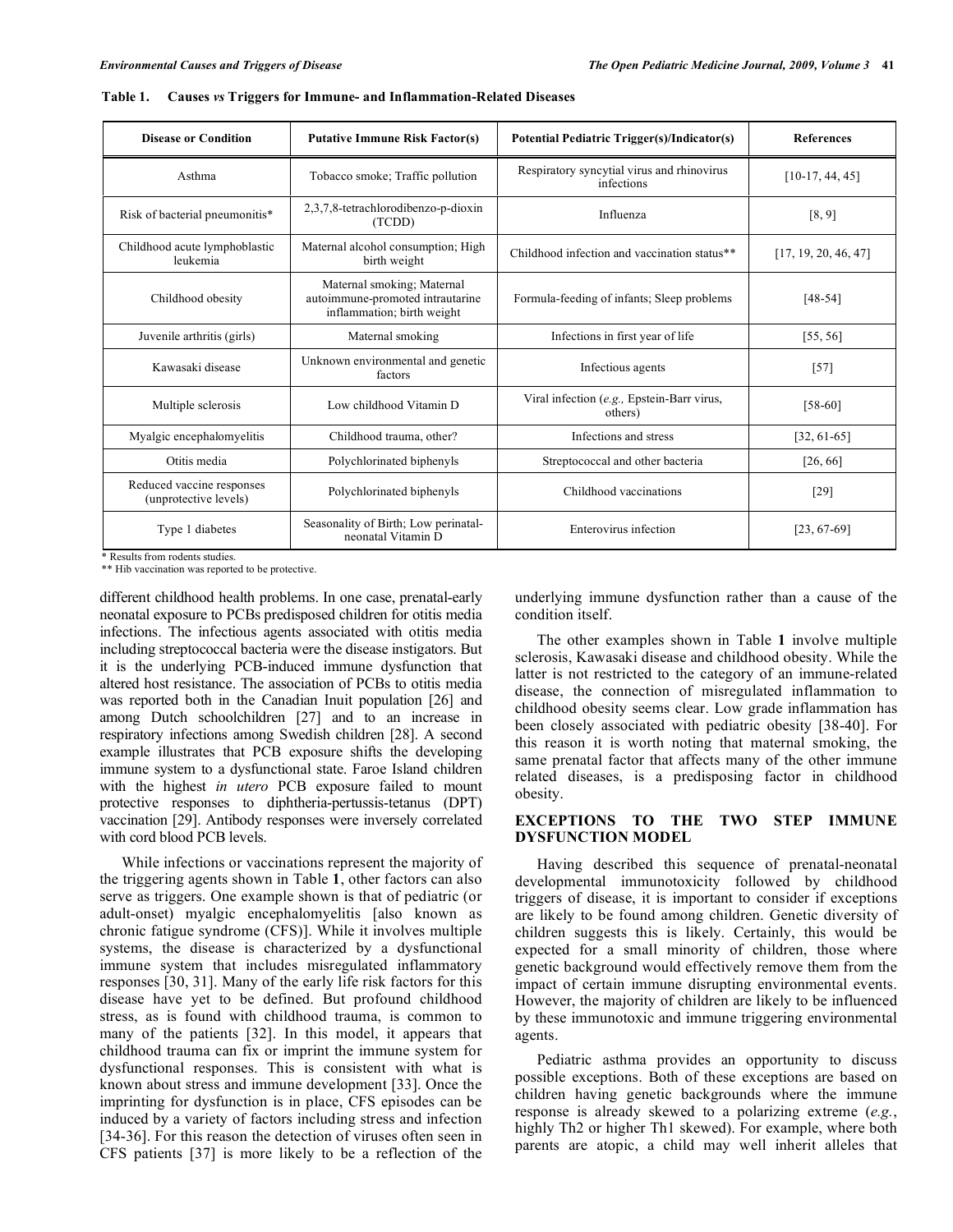predispose for Th2-driven high IgE production and hyperinflammatory responses. These children are already on a probable course for asthma. Therefore, exposure of these children to prenatal/neonatal causative environmental conditions (*i.e.,* high traffic pollution, maternal smoking, *in utero* vitamin D deficiency) may be relatively unimportant for the development of pediatric asthma. Only the triggering event in the infant may be important in producing asthma because the immune system is already on a problematic course set by the inheritance of predisposing alleles. In this high-atopy-risk population of children, maternal smoking during pregnancy may not be needed as a prerequisite cause for childhood asthma. However, prenatal exposure to toxicants such as cigarette smoke is still likely to increase the risk of other diseases that should not be ignored (*e.g.,* cardiovascular disease). In this example, geneticallydetermined atopic predisposition may lead to asthma and/or allergies with little else needed. Only if other environmental factors intervene and change the immune maturation process (*e.g.,* maternal diet, specific bacterial stimuli for dendritic cells, drugs) would the course leading to asthma be redirected.

 The reverse is also probably true for a handful of children. That is why some children may be relatively resistant to certain kinds of environmentally-induced immune dysfunction. This is supported by susceptibility and resistance patterns observed among different genetic strains of experimental animals. A small minority of babies may be relatively resistant to the path where the combined immune altering effects of traffic pollution and RSV or rhinovirus infection end in asthma. Certainly, not all environmental exposures to toxicants and infectious agents produce the same exact physiological outcome across a genetically diverse population. This effect of genetic heterogeneity is most often recognized in autoimmune diseases where the genetic background of the individual combines with environmental insults to determine the overall risk for a given disease.

 Even with these possible exceptions, immune-related diseases have been increasing in prevalence. This suggests that a significant percentage of the pediatric population is affected by environmental agents capable of producing underlying immune dysfunction and elevated risk of pediatric disease. For this reason, the identification of additional hazards for the baby's immune system should be a top priority

# **IMPEDIMENTS TO IDENTIFYING RISK FACTORS FOR PEDIATRIC IMMUNE DYSFUNCTION**

 Most of the risk factors identified to date have come though basic research combined with large scale human epidemiology studies. When it comes to environmental risk of diseases like childhood otitis media, allergic and autoimmune diseases, the track record of safety testing of chemical and drugs and responses by regulatory agencies is questionable at best. In the face of recent safety testing, the prevalence of these diseases has increased, not decreased. The reason for this can be found in the strategies for immune safety testing of chemicals and drugs, which were recently discussed [41, 42]. The three key features of safety testing that impact childhood immune health risks as follows: 1) Testing for chemical and drug-induced adult immune dysfunction is not routine in safety testing [43]. 2) Testing for prenatal or neonatal immune risk is extremely rare. 3) When developmental immunotoxicity testing is done, the recommended tests are not able to predict risk of allergic and autoimmune diseases. Until current safety testing strategies change to ensure protection of the developing immune system, adequate protection of the child's immune system will remain a significant public health concern.

#### **CONCLUSIONS**

 Environmentally-induced immune dysfunction in early life contributes significantly to the prevalence of many pediatric diseases. Most of the diseases are diagnosed shortly after (one month-2 years) exposure to precipitating triggers, although, in some cases, there is a longer interval before disease onset. The environmental triggers are usually encountered during the child's neonatal or adolescent periods. Examples of childhood immune triggers presented in this review include infections and stress.

 This mini-review considers a unifying hypothesis. Triggers that reveal a child's dysfunctional immune capacity are usually distinguishable from causative environmental factors. The latter, when combined with genetic background, impair the developing immune system and produce pediatric immune dysfunction. Problematic exposure to these causative factors is more common *in utero* and during the first 2-4 years of life. Examples of dysfunction-inducing environmental agents discussed in this review are: maternal smoking, traffic pollution, and maternal alcohol consumption, level of maternal intrauterine inflammation and reduced vitamin D levels.

 It is useful to distinguish the causative agents from the triggers both in the case of identification and for pursuing potential preventative and therapeutic strategies. Better recognition of these categories of risk factors should help the pediatrician to more effectively manage the child's immune system. Additionally, safety testing that is redirected toward 1) the child, 2) the developing immune system and 3) diseases of greatest pediatric concern should facilitate identification of additional environmental risk factors.

# **ACKNOWLEDGEMENT**

 The author thanks Janice Dietert, Performance Plus Consulting, for her editorial suggestions.

#### **ABBREVIATIONS**

| cALL            |     | = Childhood acute lymphoblastic leukemia |
|-----------------|-----|------------------------------------------|
| <b>CFS</b>      |     | $=$ Chronic fatigue syndrome             |
| <b>DPT</b>      | $=$ | Dipththria-pertussis-tetanus             |
| Hib             |     | $=$ Haemophillus influenzae B            |
| <b>PCBs</b>     |     | $=$ Polychlorinated biphenyls            |
| <b>RSV</b>      |     | $=$ Respiratory syncytial virus          |
| <b>TCDD</b>     |     | $= 2,3,7,8$ -Tetrachlorodibenzo-p-dioxin |
| Th              |     | $=$ T helper                             |
| Th <sub>1</sub> |     | $=$ T helper 1                           |
| Th <sub>2</sub> |     | $=$ T helper 2                           |
|                 |     |                                          |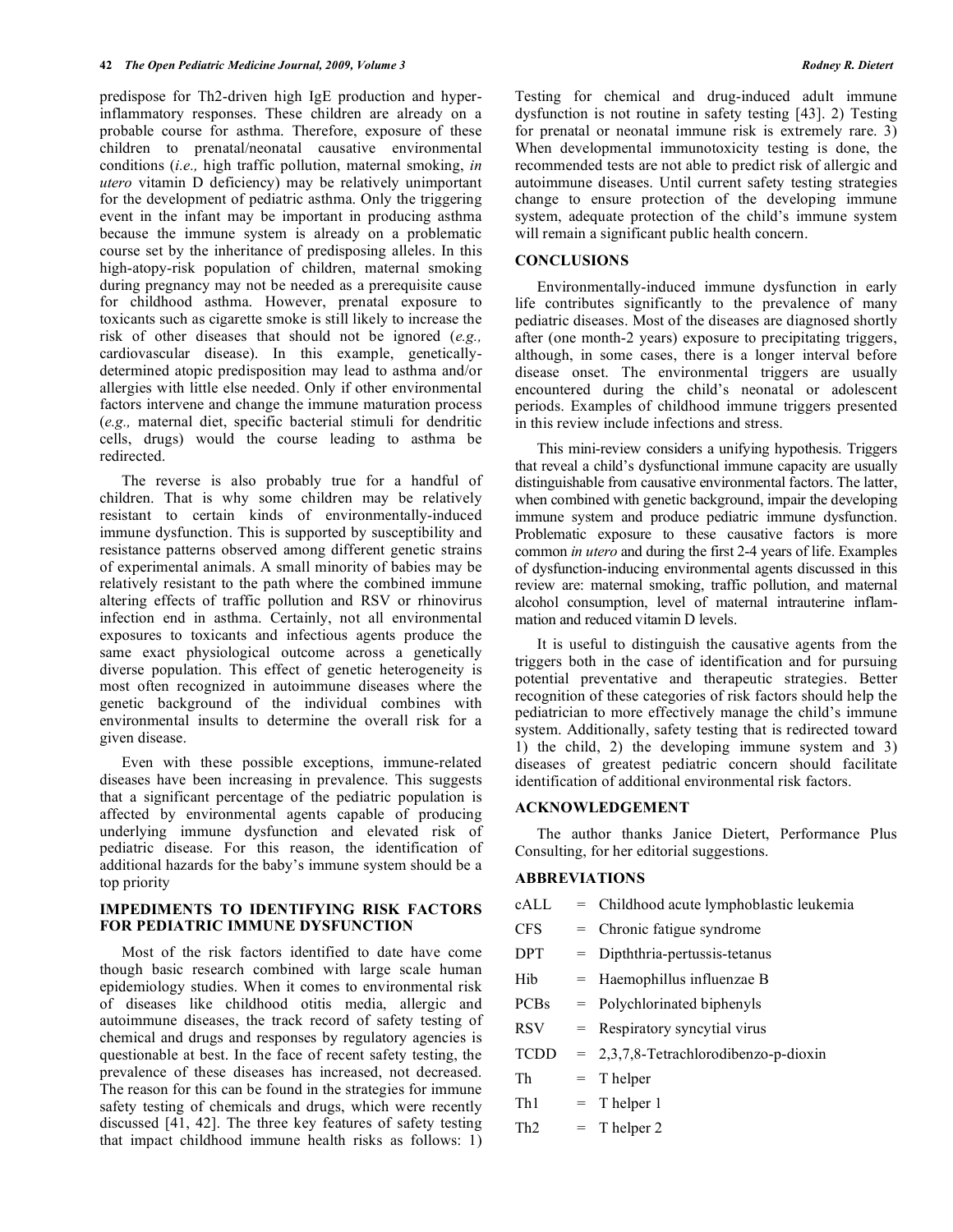#### **REFERENCES**

- [1] Dietert RR, Zelikoff JT. Pediatric immune dysfunction and health risks following early life immune insult. Curr Pediatr Rev 2009; 5: 36-51.
- [2] Yeatts K, Sly P, Shore S, *et al*. A brief targeted review of susceptibility factors, environmental exposures, asthma incidence, and recommendations for future asthma incidence research. Environ Health Perspect 2006; 114: 634-40.
- [3] Selgrade MK, Lemanske RF Jr, Gilmour MI, *et al*. Induction of asthma and the environment: what we know and need to know. Environ Health Perspect 2006; 114: 615-9.
- [4] Selgrade MK. Immunotoxicity: the risk is real. Toxicol Sci 2007; 100: 328-32.
- [5] Dietert RR, Zelikoff JT. Early-life environment, developmental immunotoxicology, and the risk of pediatric allergic disease including asthma. Birth Defects Res B Dev Reprod Toxicol 2008; 83: 547-60.
- [6] Smith MW, Schmidt JE, Rehg JE, Orihuela CJ, McCullers JA. Induction of pro- and anti-inflammatory molecules in a mouse model of pneumococcal pneumonia after influenza. Comp Med 2007; 57: 82-9.
- [7] Ho LP, Denney L, Luhn K, Teoh D, Clelland C, McMichael AJ. Activation of invariant NKT cells enhances the innate immune response and improves the disease course in influenza A virus infection. Eur J Immunol 2008; 38: 1913-22.
- [8] Hogaboam JP, Moore AJ, Lawrence BP. The aryl hydrocarbon receptor affects distinct tissue compartments during ontogeny of the immune system. Toxicol Sci 2008; 102: 160-70.
- [9] Sun K, Metzger DW. Inhibition of pulmonary antibacterial defense by interferon-gamma during recovery from influenza infection. Nat Med 2008; 14: 558-64.
- [10] Wang L, Pinkerton KE. Air pollutant effects on fetal and early postnatal development. Birth Defects Res C Embryo Today 2007; 81: 144-54.
- [11] Mortimer K, Neugebauer R, Lurmann F, Alcorn S, Balmes J, Tager I. Early-lifetime exposure to air pollution and allergic sensitization in children with asthma. J Asthma 2008; 45: 874-81.
- [12] Johnson SL. Innate immunity in the pathogenesis of virus-induced asthma exacerbations. Proc Am Thorac Soc 2007; 4: 267-70.
- [13] Kelly JT, Busse WW. Host immune response to rhinovirus: mechanisms in asthma. J Allergy Clin Immunol 2008; 122: 671-82.
- [14] Martinez FD. The origins of asthma and chronic obstructive pulmonary disease in early life. Proc Am Thorac Soc 2009; 6: 272- 7.
- [15] Walker RP, Johnson SL. Role of respiratory viral infections in the development of atopic conditions. Curr Opin Allergy Clin Immunol 2008; 8: 150-3.
- [16] Jackson DJ, Gangnon RE, Evans MD, *et al*. Wheezing rhinovirus illnesses in early life predict asthma development in high-risk children. Am J Respir Crit Care Med 2008; 78: 67-72.
- [17] Greaves M. Infection, immune responses and the aetiology of childhood leukaemia. Nat Rev Cancer 2006; 6: 193-203.
- [18] Dietert RR. Developmental immunotoxicity (DIT), postnatal immune dysfunction and childhood leukemia. Blood Cell Mol Dis 2009; 42: 108-12.
- [19] Ma X, Does MB, Metayer C, Russo C, Wong A, Buffler PA. Vaccination history and risk of childhood leukaemia. Int J Epidemiol 2005; 34: 1100-9.
- [20] MacArthur AC, McBride ML, Spinelli JJ, Tamaro S, Gallagher RP, Theriault G. Risk of childhood leukemia associated with parental smoking and alcohol consumption prior to conception and during pregnancy: the cross-Canada childhood leukemia study. Cancer Causes Control 2008; 19: 283-95.
- [21] Elfaitouri A, Berg AK, Frisk G, Yin H, Tuvemo T, Blomberg J. Recent enterovirus infection in type 1 diabetes: evidence with a novel IgM method. J Med Virol 2007; 79: 1861-7.
- [22] Jaidane H, Hober D. Role of coxsackievirus B4 in the pathogenesis of type 1 diabetes. Diabetes Med 2008; 34: 537-48.
- [23] Drescher KM, Tracy SM. The CVB and etiology of type 1 diabetes. Curr Top Microbiol Immunol 2008; 323: 259-74.
- [24] Cooke A. Review series on helminths, immune modulation and the hygiene hypothesis: how might infection modulate the onset of type 1diabetes? Immunology 2009; 126: 12-7.
- [25] Cooke A. Infection and autoimmunity. Blood Cells Mol Dis 2009; 42: 105-7.

#### *Environmental Causes and Triggers of Disease The Open Pediatric Medicine Journal, 2009, Volume 3* **43**

- [26] Dallaire F, Dewailly E, Vézina C, *et al*. Effect of prenatal exposure to polychlorinated biphenyls on incidence of acute respiratory infections in preschool Inuit children. Environ Health Perspect 2006; 114: 1301-5.
- [27] Weisglas-Kuperus N, Vreugdenhil HJ, Mulder PG. Immunological effects of environmental exposure to polychlorinated biphenyls and dioxins in Dutch school children. Toxicol Lett 2004; 149: 281-5.
- [28] Glynn A, Thuvander A, Aune M, *et al*. Immune cell counts and risks of respiratory infections among infants exposed pre- and postnatally to organochlorine compounds: a prospective study. Environ Health 2008; 7: 62.
- [29] Heilmann C, Grandjean P, Weihe P, Nielsen F, Budtz-Jørgensen E. Reduced antibody responses to vaccinations in children exposed to polychlorinated biphenyls. PloS Med 2006; 3: e311.
- [30] Dietert RR, Dietert JM. Possible role for early-life immune insult including developmental immunotoxicity in chronic fatigue syndrome (CFS) or myalgic encephalomyelitis (ME). Toxicology 2008; 247: 61-72.
- [31] Lorusso L, Mikhaylova SV, Capelli E, Ferrari D, Ngonga GK, Ricevuti G. Immunological aspects of chronic fatigue syndrome. Autoimmun Rev 2009; 8: 287-91.
- [32] Heim C, Nater UM, Maloney E, Boneva R, Jones JF, Reeves WC. Childhood trauma and risk for chronic fatigue syndrome: association with neuroendocrine dysfunction. Arch Gen Psychiatry 2009; 66: 72-80.
- [33] Bellinger DL, Lubahn C, Lorton D. Maternal and early life stress effects on immune function: relevance to immunotoxicology. J Immunotoxicol 2008; 5: 419-44.
- [34] Nijs J, De Meirleir K, Wolfs S, Duquet W. Disability evaluation in chronic fatigue syndrome: associations between exercise capacity and activity limitations/participation restrictions. Clin Rehabil 2004; 18: 139-48.
- [35] Gaab J, Rohleder N, Heitz V, *et al*. Stress-induced changes in LPSinduced pro-inflammatory cytokine production in chronic fatigue syndrome. Psychoneuroendocrinology 2005; 30: 188-98.
- [36] Glaser R, Padgett DA, Litsky ML, *et al*. Stress-associated changes in the steady-state expression of latent Epstein-Barr virus: implications for chronic fatigue syndrome and cancer. Brain Behav Immun 2005; 19: 91-103.
- [37] Nicolson GL, Gan R, Haier J. Multiple co-infections (Mycoplasma, Chlamydia, human herpes virus-6) in blood of chronic fatigue syndrome patients: association with signs and symptoms. Acta Pathol Microbiol Immunol Scand 2003; 111: 557-66.
- [38] Winer JC, Zern TL, Taksali SE, *et al*. Adiponectin in childhood and adolescent obesity and its association with inflammatory markers and components of the metabolic syndrome. J Clin Endocrinol Metabol 2006; 91: 4415-23.
- [39] Sacheck J. Pediatric obesity: an inflammatory condition? J Parenter Enteral Nutr 2008; 32: 633-7.
- [40] Warnberg J, Marcus A. Low-grade inflammation and the metabolic syndrome in children and adolescents. Curr Opin Lipidol 2008; 19: 11-5.
- [41] Dietert RR. Developmental immunotoxicity (DIT) in drug safety testing: matching DIT testing to adverse outcomes and childhood disease risk. Curr Drug Saf 2008; 3: 216-26.
- [42] Dietert RR. Developmental immunotoxicology: focus on health risks. Chem Res Toxiol 2009; 22: 17-23.
- [43] United States Food and Drug Administration. ICH Guidance for Industry. S8 Immunotoxicity Studies for Human Pharmaceuticals. April 2006.
- [44] Monhapatra SS, Bbonyapalle S. Epidemiologic, experimental, and clinical links between respiratory syncytial virus infection and asthma. Clin Microbiol Rev 2008; 21: 495-504.
- [45] Stensballe LG, Simonsen JB, Thomsen SF. The causal direction in the association between respiratory syncytial virus hospitalization and asthma. J Allergy Clin Immunol 2009; 123: 131-7.
- [46] Menegaux F, Ripert M, Hémon D, Clavel J. Maternal alcohol and coffee drinking, parental smoking and childhood leukaemia: a French population-based case-control study. Paediatr Perinat Epidemiol 2007; 21: 293-9.
- [47] Caughey RW, Michels KB. Birth weight and childhood leukemia: a meta-analysis and review of the current evidence. Int J Cancer 2009; 124: 2658-70.
- [48] Koletzko B, von Kries R, Monasterolo RC. Can infant feeding choices modulate later obesity risk? Am J Clin Nutr 2009; 89(5): 1502S-1508S, doi:10.3945/ajcn.2009.27113D